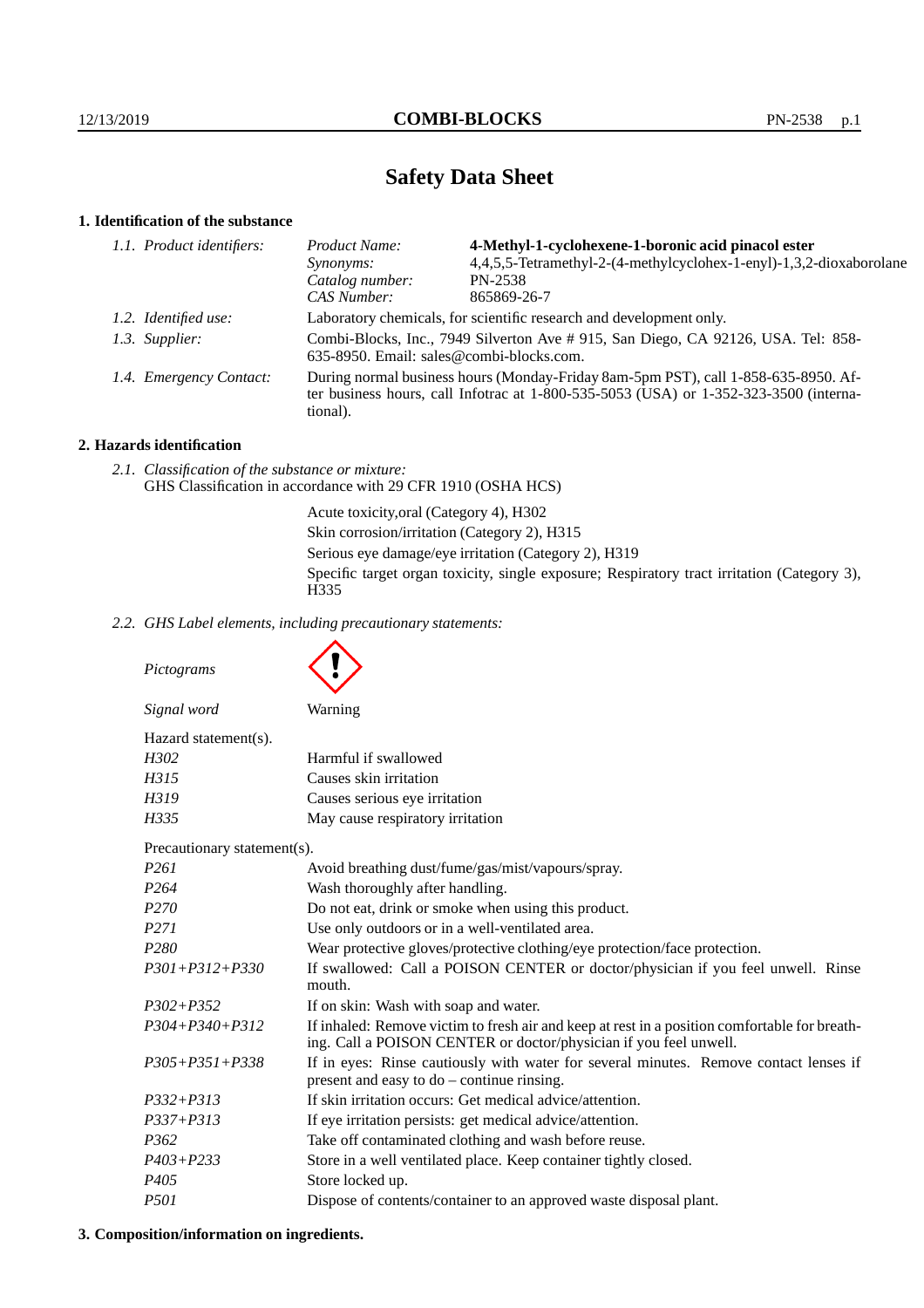# *3.1. Substances*

| COMPONENT                                                                    | CLASSIFICATION | CONCENTRATION |
|------------------------------------------------------------------------------|----------------|---------------|
| 4-Methyl-1-cyclohexene-1-boronic acid pinacol ester   H302, H315, H319, H335 |                | $100\,$       |
| _____<br>- - - -                                                             |                |               |

See Section 2 for full text of hazard statements.

### **4. First aid measures**

*4.1. Description of first aid measures.*

|                                                       | General advice:                                                   | Consult a physician. Show this safety data sheet to the doctor in attendance. Move out of<br>dangerous area.                                         |  |
|-------------------------------------------------------|-------------------------------------------------------------------|------------------------------------------------------------------------------------------------------------------------------------------------------|--|
|                                                       | If inhaled:                                                       | Remove victim to fresh air and keep at rest in a position comfortable for breathing. Call a<br>POISON CENTER or doctor/physician if you feel unwell. |  |
| Wash with soap and water.<br>In case of skin contact: |                                                                   |                                                                                                                                                      |  |
|                                                       | In case of eye contact:                                           | Rinse cautiously with water for several minutes. Remove contact lenses if present and<br>easy to $do$ – continue rinsing.                            |  |
|                                                       | If swallowed:                                                     | Call a POISON CENTER or doctor/physician if you feel unwell. Rinse mouth.                                                                            |  |
|                                                       | 4.2. Most important symptoms and effects, both acute and delayed: |                                                                                                                                                      |  |

See Section 2.2 and/or in Section 11.

*4.3. Indication of any immediate medical attention and special treatment needed:* No data.

#### **5. Fire fighting measures**

- *5.1. Extinguishing media:* Use dry sand, dry chemical or alcohol-resistant foam for extinction.
- *5.2. Special hazards arising from the substance or mixture:* Carbon monoxide.
- *5.3. Advice for firefighters:* Wear self-contained breathing apparatus for firefighting if necessary.
- *5.4. Further information:* No data available.

### **6. Accidental release measures**

- *6.1. Personal precautions, protective equipment and emergency procedures:* Ensure adequate ventilation. Use personal protective equipment.
- *6.2. Environmental precautions:* Should not be released into the environment. See Section 12 for additional ecological information.
- *6.3. Methods and materials for containment and cleaning up:* Sweep up or vacuum up spillage and collect in suitable container for disposal.
- *6.4. Reference to other sections:* Refer to protective measures listed in Sections 8 and 13.

### **7. Handling and storage**

- *7.1. Precautions for safe handling:* Avoid contact with skin and eyes. Avoid inhalation of vapour or mist. Keep away from sources of ignition - No smoking. Take measures to prevent the build up of electrostatic charge. For precautions see section 2.2.
- *7.2. Conditions for safe storage, including any incompatibilities:* Store under −20◦C. Keep container tightly closed in a dry and well-ventilated place. Containers which are opened must be carefully resealed and kept upright to prevent leakage.
- *7.3. Specific end use(s):* Laboratory chemicals, for scientific research and development only.

### **8. Exposure Controls / Personal protection**

*8.1. Control parameters:*

*Components with workplace control parameters:* Contains no substances with occupational exposure limit values. *8.2. Exposure controls:*

*Appropriate engineering controls:* Ensure that eyewash stations and safety showers are close to the workstation location. Ensure adequate ventilation, especially in confined areas. Use only under a chemical fume hood.

#### *Personal protective equipment:*

Eye/face protection: Wear appropriate protective eyeglasses or chemical safety goggles as described by OSHA's eye and face protection regulations in 29 CFR 1910.133 or European Standard EN166.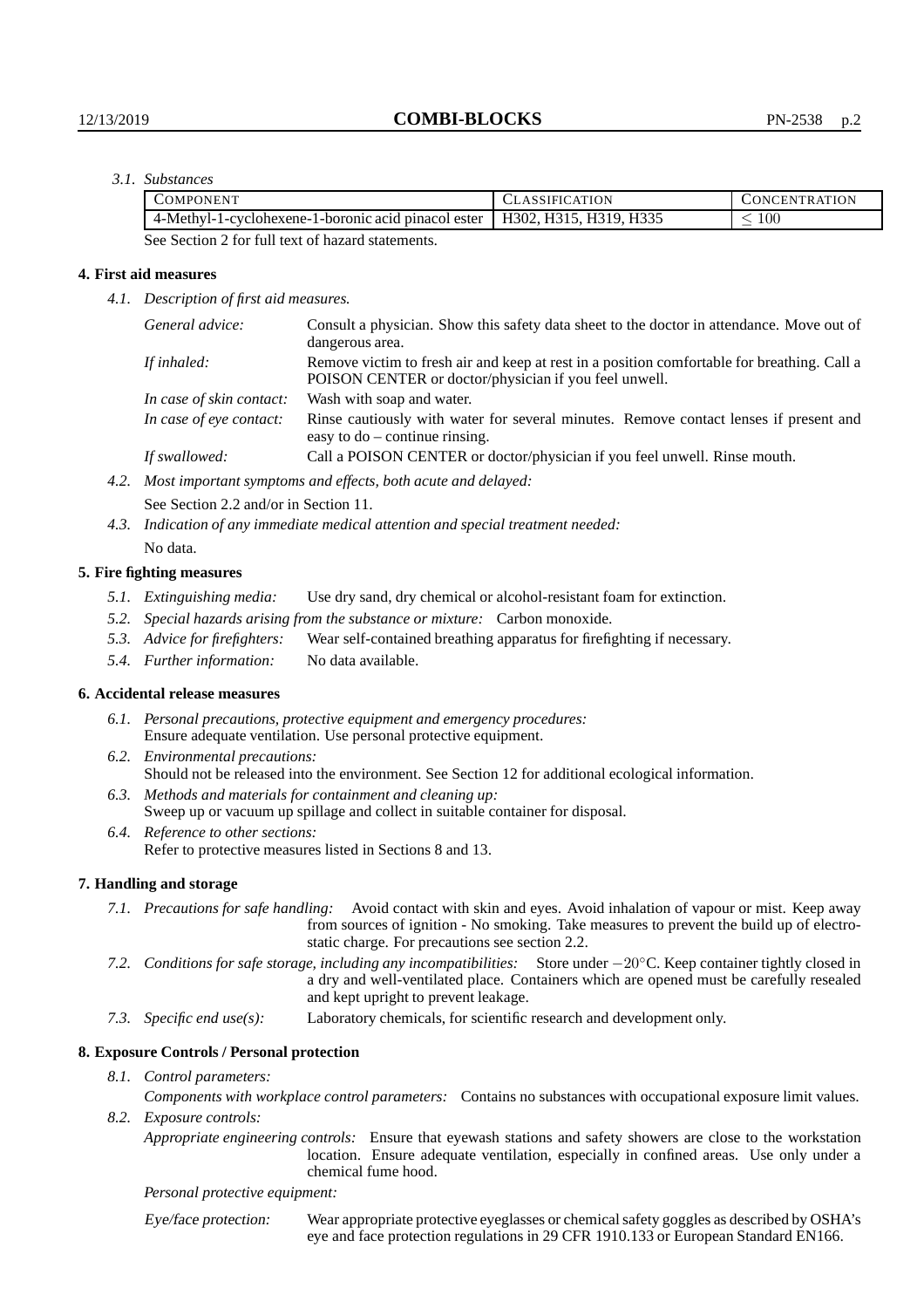| Skin protection:                   | Handle with gloves. Gloves must be inspected prior to use. Use proper glove removal                                                                  |
|------------------------------------|------------------------------------------------------------------------------------------------------------------------------------------------------|
|                                    | technique (without touching glove's outer surface) to avoid skin contact with this product.                                                          |
|                                    | Dispose of contaminated gloves after use in accordance with applicable laws and good                                                                 |
|                                    | laboratory practices. Wash and dry hands                                                                                                             |
| <b>Body Protection:</b>            | Complete suit protecting against chemicals, Flame retardant antistatic protective clothing.                                                          |
|                                    | The type of protective equipment must be selected according to the concentration and<br>amount of the dangerous substance at the specific workplace. |
| <b>Respiratory protection:</b>     | No protective equipment is needed under normal use conditions.                                                                                       |
| Control of environmental exposure: | Prevent further leakage or spillage if safe to do so. Do not let product enter<br>drains.                                                            |

# **9. Physical and chemical properties**

*9.1. Information on basic physical and chemical properties*

| (a)               | Appearance:                                   | Liquid   |
|-------------------|-----------------------------------------------|----------|
| (b)               | Odour:                                        | No data  |
| (c)               | Odour Threshold:                              | No data  |
| (d)               | pH:                                           | No data  |
| (e)               | Melting point/freezing point:                 | No date. |
| (f)               | Initial boiling point and boiling range:      | No data  |
| (g)               | Flash point:                                  | No data  |
| (h)               | Evaporatoin rate:                             | No data  |
| (i)               | Flammability (solid, gas):                    | No data  |
| (j)               | Upper/lower flammability or explosive limits: | No data  |
| $\left( k\right)$ | Vapour pressure:                              | No data  |
| (1)               | Vapour density:                               | No data  |
| (m)               | Relative density:                             | No data  |
| (n)               | Water solubility:                             | No data  |
| $\circ$           | Partition coefficient: n-octanol/water:       | No data  |
| (p)               | Auto-ignition:                                | No data  |
| (q)               | Decomposition temperature:                    | No data  |
| (r)               | Viscosity:                                    | No data  |
| (s)               | Explosive properties:                         | No data  |
| (t)               | Oxidizing properties:                         | No data  |

*9.2. Other safety information:*

| Formula          | $C_{13}H_{23}BO_2$ |
|------------------|--------------------|
| Molecular weight | 222.1              |
| CAS Number       | 865869-26-7        |

# **10. Stability and reactivity**

| 10.1. Reactivity | No data |
|------------------|---------|
|------------------|---------|

- *10.2. Chemical stability* Stable under recommended storage conditions.
- *10.3. Possibility of hazardous reactions* No data
- *10.4. Conditions to avoid*
- *10.5. Incompatible material* No data.
- *10.6. Hazardous decomposition products:*

Hazardous decomposition products formed under fire conditions: Carbon monoxide. Other decomposition products: No data In the event of fire: See Section 5.

# **11. Toxicological information**

*11.1 Information on toxicological effects*

| Acute toxicity:            | Harmful if swallowed.",        |
|----------------------------|--------------------------------|
| Skin irritation/corrosion: | No data available.             |
| Eye damage/irritation:     | Causes serious eye irritation. |